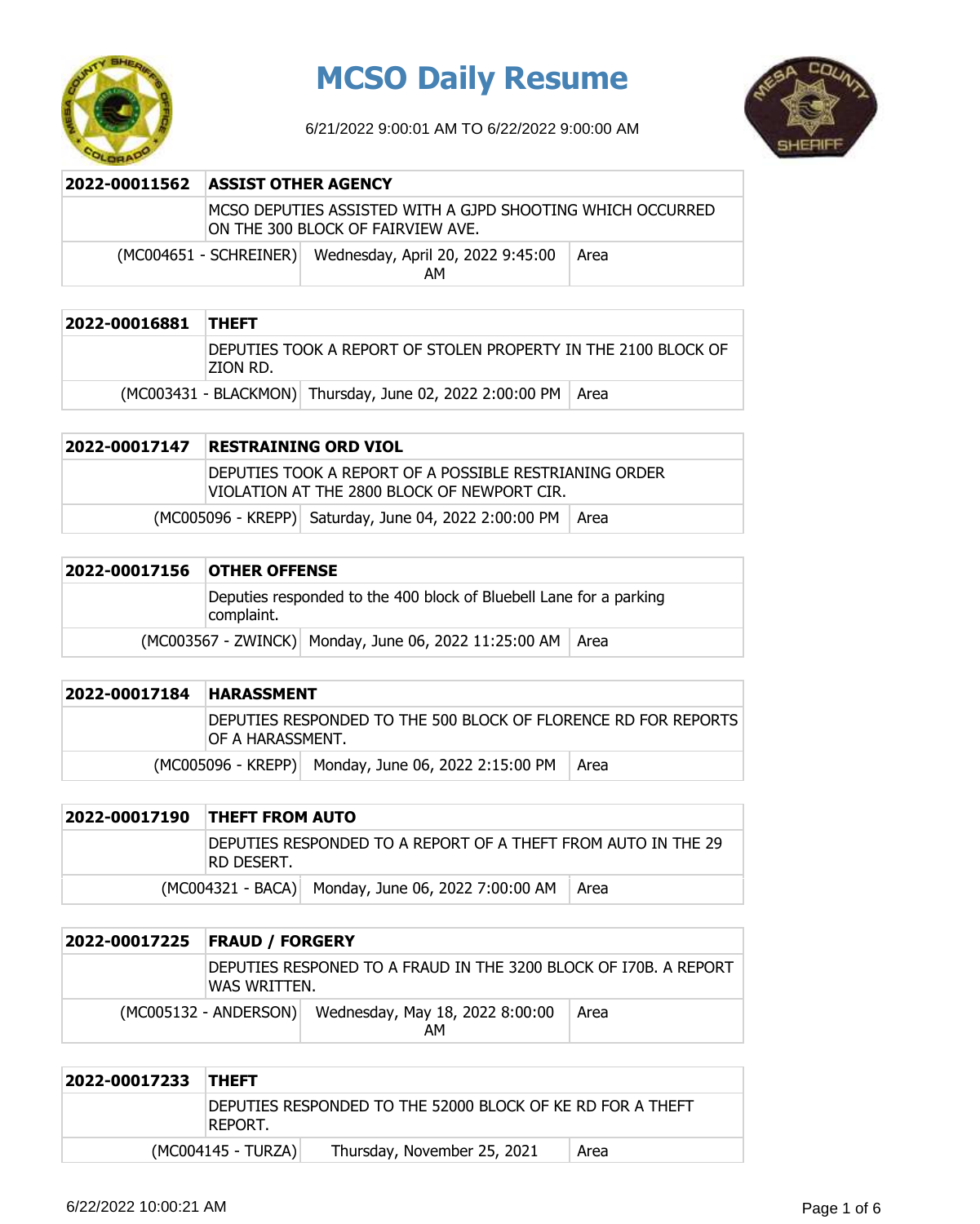|--|

| 2022-00017255 | <b>BURGLARY</b>                                                                                                                         |                                                         |      |
|---------------|-----------------------------------------------------------------------------------------------------------------------------------------|---------------------------------------------------------|------|
|               | ON 06/07/2022 DEPUTIES RESPONDED TO THE 500 BLOCK OF GARFIELD<br>DR IN MESA COUNTY FOR A BURGLARY THAT OCCURED WITHIN THE LAST<br>WEEK. |                                                         |      |
|               |                                                                                                                                         | (MC004373 - NEQUETTE) Tuesday, June 07, 2022 7:37:00 AM | Area |

#### **2022-00017284 TRAFFIC**

| DEPUTIES ATTEMPTED A TRAFFIC STOP IN THE 2800 BLOCK OF NORTH<br>AVE. |  |                                                             |  |
|----------------------------------------------------------------------|--|-------------------------------------------------------------|--|
|                                                                      |  | (MC004321 - BACA) Tuesday, June 07, 2022 10:41:00 AM   Area |  |

| 2022-00017350 THEFT FROM AUTO                                                      |  |  |
|------------------------------------------------------------------------------------|--|--|
| DEPUTIES TOOK A REPORT OF A THEFT FROM AUTO IN THE 200 BLOCK<br>ROAD OF 30 1/2 RD. |  |  |
| (MC003865 - PERETTI) Monday, June 06, 2022 10:00:00 PM   Area                      |  |  |

| 2022-00017351 THEFT |                                                                           |  |
|---------------------|---------------------------------------------------------------------------|--|
|                     | On 06/08/22, Deputies took a theft report in the 600 block of Vela Court. |  |
|                     | (MC004191 - MORTON) Monday, May 30, 2022 12:01:00 AM   Area               |  |

#### **2022-00017363 ASSIST OTHER AGENCY**

ON 06/07/2022 DEPUTIES WITH THE MESA COUNTY SHERIFF ASSISTED STATE PATROL IN A DUI INVESTIGATION AT THE INTERSECTION OF F RD AND IRWIN ST.

 $(MCOO5118 - NIKOLOVSKA)$  Tuesday, June 07, 2022 9:12:00 PM  $|$  Area

| 2022-00017406 THEFT FROM AUTO                                                                      |                                                     |      |
|----------------------------------------------------------------------------------------------------|-----------------------------------------------------|------|
| DEPUTIES RESPONDED TO THE 2900 BLOCK OF 170 B FOR A THEFT FROM<br>AUTO CALL. A REPORT WAS WRITTEN. |                                                     |      |
|                                                                                                    | (MC004591 - BAKER) Friday, June 03, 2022 5:00:00 PM | Area |

|  | 2022-00017424   MENTAL HEALTH / ALCOHOL                          |  |  |
|--|------------------------------------------------------------------|--|--|
|  | DEPUTIES RESPONDED TO AN INCIDENT IN THE 400 BLOCK OF SECKEL ST. |  |  |
|  | (MC004321 - BACA) Wednesday, June 08, 2022 11:42:00 Area<br>АΜ   |  |  |

| 2022-00017443 | <b>THEFT FROM AUTO</b>                                                                       |                                              |      |
|---------------|----------------------------------------------------------------------------------------------|----------------------------------------------|------|
|               | DEPUTIES RESPONDED TO THE 3000 BLOCK OF E RD FOR A THEFT FROM<br>AUTO. A REPORT WAS WRITTEN. |                                              |      |
|               | $(MCOO4591 - BAKER)$                                                                         | Thursday, November 25, 2021<br>$12:00:00$ AM | Area |

**2022-00017460 HARASSMENT**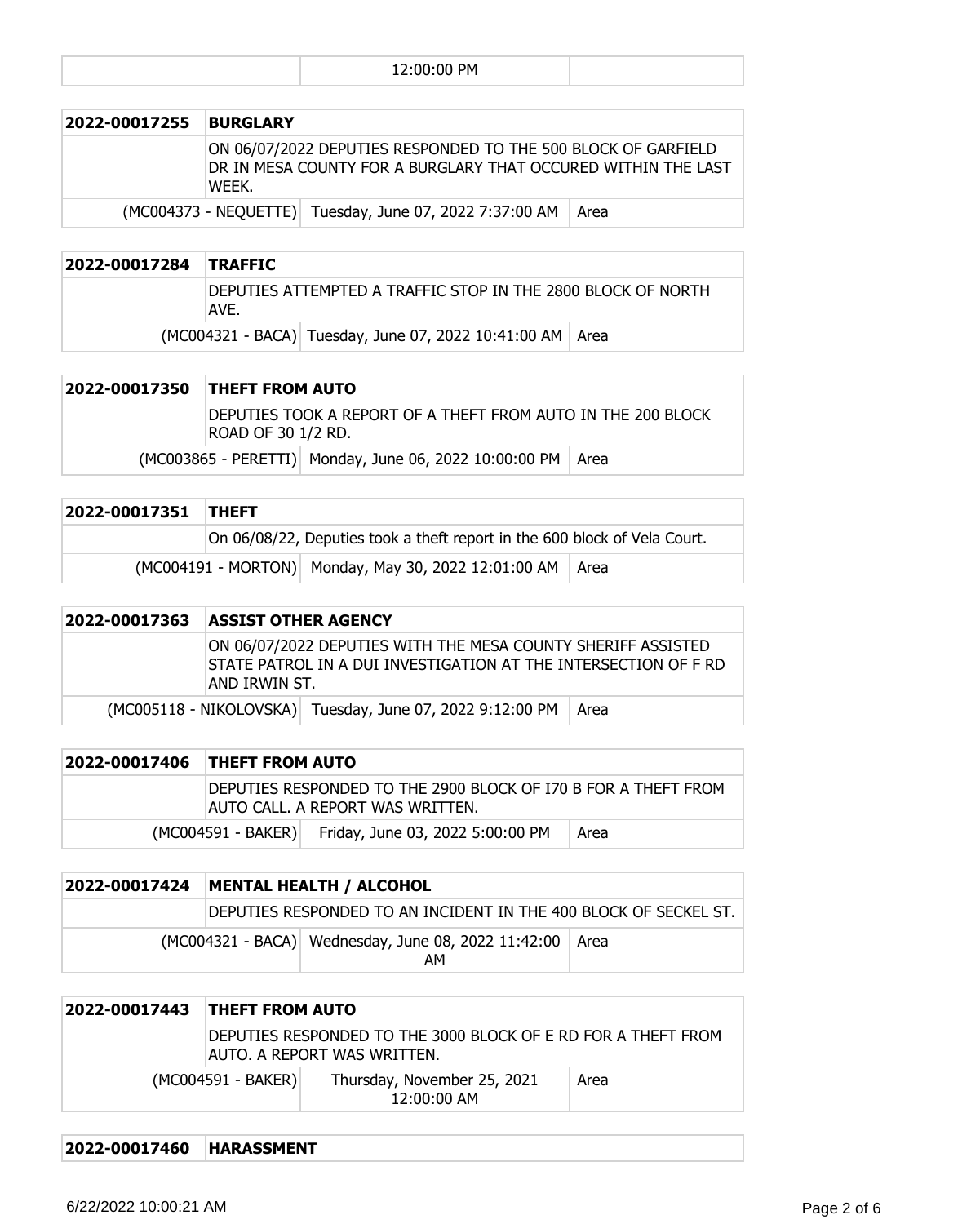| was written. | Deputies responded to a harassment in the 500 block of 32 Road. A report |      |  |
|--------------|--------------------------------------------------------------------------|------|--|
|              | (MC005132 - ANDERSON) Wednesday, June 08, 2022 3:39:00<br>PМ             | Area |  |

| 2022-00017594 | <b>MENTAL HEALTH / ALCOHOL</b>                                                  |  |  |
|---------------|---------------------------------------------------------------------------------|--|--|
|               | IDEPUTIES RESPONDED TO A MISSING PERSON IN THE 3200 BLOCK OF<br>ICHIPETA COURT. |  |  |
|               | (MC004290 - LAMBERT) Thursday, June 09, 2022 4:45:00 PM   Area                  |  |  |

| 2022-00017599 | <b>BURGLARY</b> |                                                                                                |      |
|---------------|-----------------|------------------------------------------------------------------------------------------------|------|
|               |                 | DEPUTIES RESPONDED TO A BURGLARY IN THE 3200 BLOCK OF LOMBARDY<br>ILANE. A REPORT WAS WRITTEN. |      |
|               |                 | (MC005132 - ANDERSON) Wednesday, May 11, 2022 12:00:00<br><b>PM</b>                            | Area |

| 2022-00017621 FRAUD / FORGERY |                                                                                                            |      |
|-------------------------------|------------------------------------------------------------------------------------------------------------|------|
|                               | DEPUTIES TOOK A REPORT OF A FRAUD THAT OCCURRED ON THE 2900<br>BLOCK OF SANDRA AVE, MESA COUNTY, COLORADO. |      |
|                               | (MC004385 - MARTINEZ) Wednesday, June 08, 2022 1:00:00<br><b>PM</b>                                        | Area |

| 2022-00017625 | <b>IWELFARE CHECK</b>                                                                                |                                                                 |  |
|---------------|------------------------------------------------------------------------------------------------------|-----------------------------------------------------------------|--|
|               | DEPUTIES RESPONDED TO A WELFARE CHECK IN THE 500 BLOCK OF<br>ISTARLIGHT DRIVE. A REPORT WAS WRITTEN. |                                                                 |  |
|               |                                                                                                      | (MC005132 - ANDERSON) Thursday, June 09, 2022 9:18:00 PM   Area |  |

| 2022-00017719 | <b>RESTRAINING ORD VIOL</b> |                                                                      |      |
|---------------|-----------------------------|----------------------------------------------------------------------|------|
|               | protection order violation. | Ashley Mares, 29, was arrested in the 2900 block of Dawn Drive for a |      |
|               |                             | (MC003890 - GARNER) Friday, June 10, 2022 2:45:00 PM                 | Area |

| 2022-00018132 TRAFFIC |                                                                                                                        |
|-----------------------|------------------------------------------------------------------------------------------------------------------------|
|                       | DEPUTIES ATTEMPTED TO CONDUCT A TRAFFIC STOP IN THE 3200 BLOCK<br>OF BUNTING AVE AND THE VEHICLE ELUDED. DRIVER KNOWN. |
|                       | (MC003604 - SIMON) Tuesday, June 14, 2022 9:35:00 AM   Area                                                            |

| 2022-00018238 | <b>OTHER OFFENSE</b>                                           |                                                       |  |
|---------------|----------------------------------------------------------------|-------------------------------------------------------|--|
|               | RICHARD COHEE, 65, WAS ISSUED A CITATION FOR DISORDERLY HOUSE. |                                                       |  |
|               | STUCKENSCHNEIDER)                                              | (MC003226 - Tuesday, June 14, 2022 10:38:00 PM   Area |  |

| <b>2022-00018572 OTHER OFFENSE</b> |                                                                                                         |  |
|------------------------------------|---------------------------------------------------------------------------------------------------------|--|
|                                    | IMCSO DEPUTIES INVESTIGATED A REPORT OF TAMPERING WITH A<br>IUTILITY METER IN THE 100 BLOCK RAINBOW DR. |  |
|                                    | (MC004634 - DILKA) Monday, June 13, 2022 12:01:00 AM   Area                                             |  |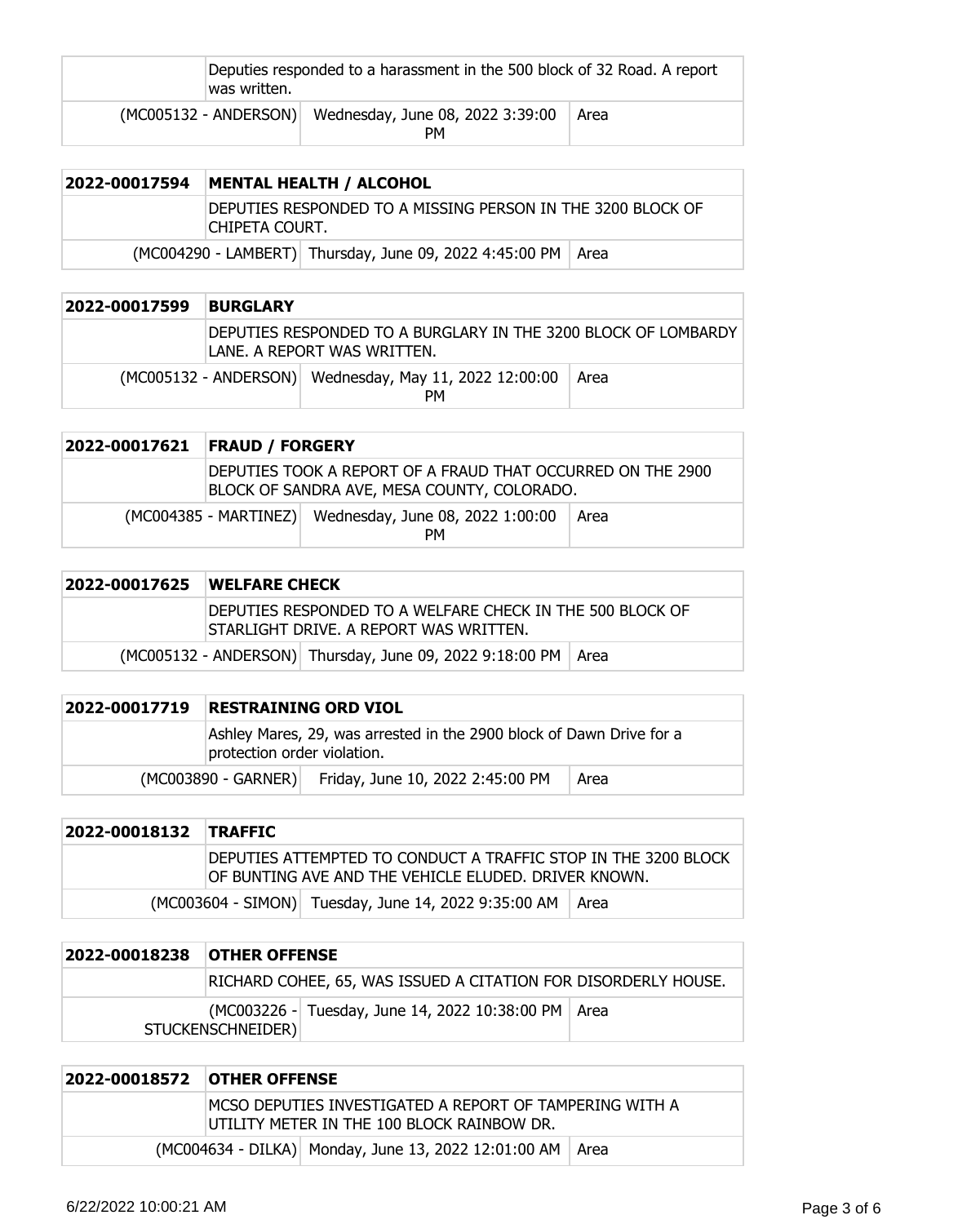| 2022-00018680 THEFT FROM AUTO                                                                  |
|------------------------------------------------------------------------------------------------|
| ON 6/18/22, DEPUTIES WERE DISPATCHED TO A THEFT FROM AUTO IN<br>THE 3150 BLOCK OF HILL AVENUE. |
|                                                                                                |

 $(MCOO4290 - LAMBERT)$  Saturday, June 18, 2022 10:18:00 AM Area

| 2022-00018685 TRAFFIC |      |                                                                |  |
|-----------------------|------|----------------------------------------------------------------|--|
|                       | AVE. | DEPUTIES CONDUCTED A TRAFFIC STOP AT THE 2900 BLOCK OF ORCHARD |  |
|                       |      | (MC005096 - KREPP) Saturday, June 18, 2022 12:59:00 PM   Area  |  |

| 2022-00018701 TRAFFIC |                                                                  |  |
|-----------------------|------------------------------------------------------------------|--|
|                       | DEPUTIES CONDUCTED A TRAFFIC STOP AT THE 500 BLOCK OF 29 1/2 RD. |  |
|                       | (MC005096 - KREPP) Saturday, June 18, 2022 3:46:00 PM   Area     |  |

| 2022-00018784 TRESPASS |                                                                                                                                          |
|------------------------|------------------------------------------------------------------------------------------------------------------------------------------|
|                        | ON 6/19/22 DEPTUES CONTACTED AND ARRESTED MELVIN BARNES, 61<br>AND BETTY GORBET 63 FOR TRESPASSING. BOTH WERE RELEASED ON A<br>Isummons. |
|                        | (MC004145 - TURZA) Sunday, June 19, 2022 11:00:00 AM   Area                                                                              |

| 2022-00018795 TRAFFIC |                                                                                                                              |      |
|-----------------------|------------------------------------------------------------------------------------------------------------------------------|------|
|                       | IMCSO DEPUTIES CONDUCTED A TRAFFIC STOP IN THE AREA OF SUMMIT<br>VIEW DR AND ARROWHEAD TRAIL. A FEMALE WAS ISSUED A SUMMONS. |      |
|                       | (MC004634 - DILKA) Sunday, June 19, 2022 1:40:00 PM                                                                          | Area |

| 2022-00018833 CRIMINAL MISCHIEF                               |  |  |
|---------------------------------------------------------------|--|--|
| A VANDALISM OCCURRED AT THE 1400 BLOCK OF PROCTOR COURT.      |  |  |
| (MC004596 - TAFOYA) Tuesday, June 07, 2022 11:00:00 AM   Area |  |  |

| 2022-00018872 CHILD ABUSE / NEGLECT                                            |  |  |
|--------------------------------------------------------------------------------|--|--|
| DEPUTIES RESPONDED TO THE 600 BLOCK OF RONLIN DR FOR A REPORT<br>IOF AN ABUSE. |  |  |
| (MC005332 - SATTERLY) Saturday, June 18, 2022 11:39:00 AM Area                 |  |  |

| 2022-00018878 | <b>TRAFFIC</b>                                                                                                             |                                                     |      |
|---------------|----------------------------------------------------------------------------------------------------------------------------|-----------------------------------------------------|------|
|               | David Reed, age 35, was arrested for multiple felony offenses after<br>attempting to elude deputies during a traffic stop. |                                                     |      |
|               |                                                                                                                            | (MC004622 - PRATT) Monday, June 20, 2022 1:31:00 PM | Area |

| 2022-00018890 | <b>SHOPLIFT</b>                                            |                                                        |      |
|---------------|------------------------------------------------------------|--------------------------------------------------------|------|
|               | ON 6/20/2022, DEPUTIES RESPONDED TO A THEFT FROM MURDOCHS. |                                                        |      |
|               |                                                            | (MC005332 - SATTERLY) Monday, June 20, 2022 4:27:00 PM | Area |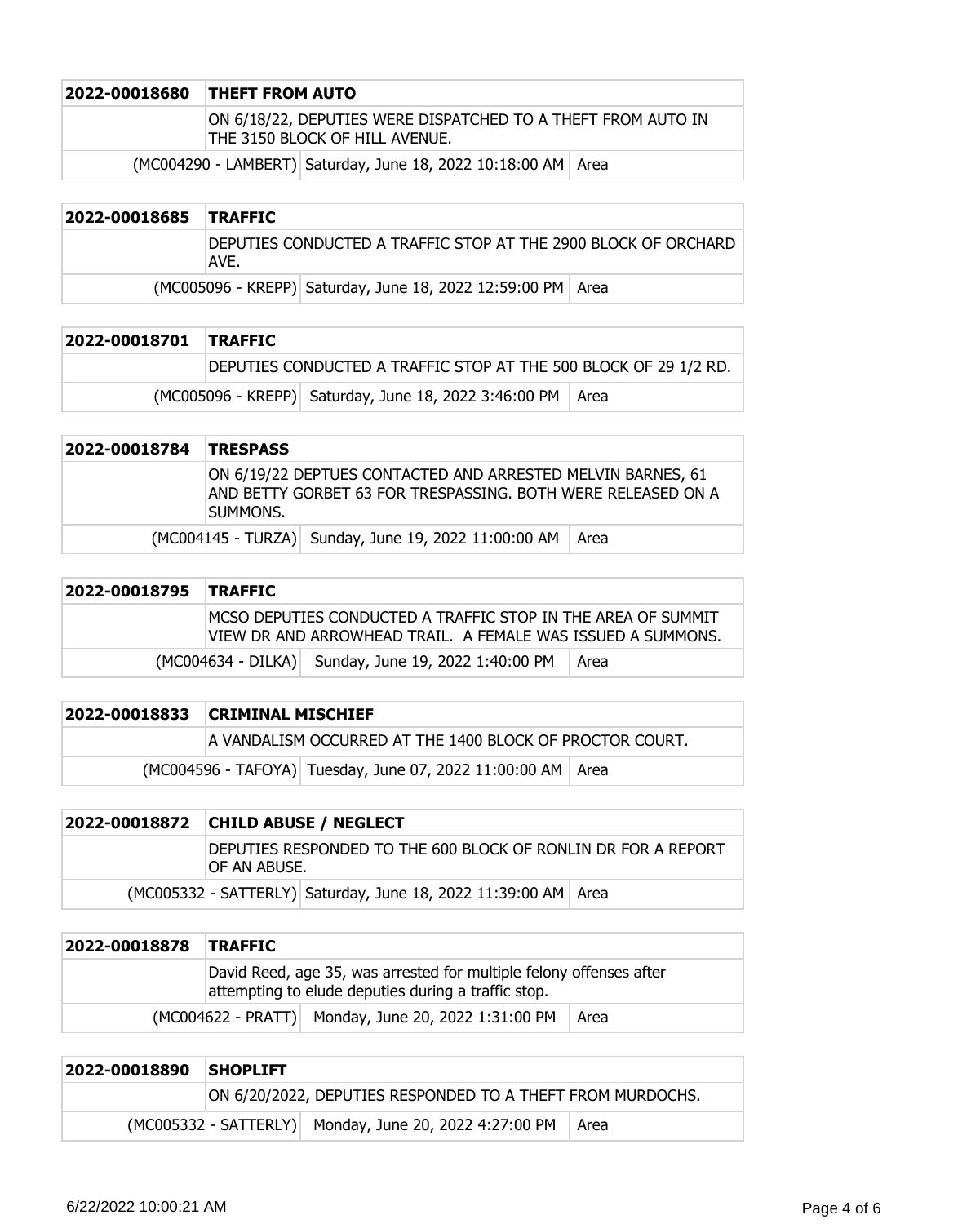| 2022-00018896 | <b>FRAUD / FORGERY</b>                                                        |  |  |
|---------------|-------------------------------------------------------------------------------|--|--|
|               | DEPUTIES RESPONDED TO AN ABUSE REPORT IN THE 2900 BLOCK OF E.<br>iview Drive. |  |  |
|               | (MC002370 - TRUJILLO) Saturday, January 01, 2022 10:00:00 Area<br>AΜ          |  |  |

| 2022-00018907 | <b>ASSAULT</b>                                                                     |                                                      |      |
|---------------|------------------------------------------------------------------------------------|------------------------------------------------------|------|
|               | ON 06/20/22 DEPUTIES WERE DISPATCHED TO AN ASSAULT IN THE 3200<br>BLOCK OF F ROAD. |                                                      |      |
|               |                                                                                    | (MC003997 - ZAMORA) Monday, June 20, 2022 5:41:00 PM | Area |

| 2022-00018915 THEFT |         |                                                                                                                       |  |
|---------------------|---------|-----------------------------------------------------------------------------------------------------------------------|--|
|                     |         | ON 06/20/2022 DEPUTIES RESPONDED TO THE 3000 BLOCK OF GREEN<br>PLACE IN REFERENCE TO A THEFT. A REPORT WAS GENERATED. |  |
|                     | ROBLES) | (MC005135 - ARCHULETA- Sunday, June 19, 2022 11:00:00 PM   Area                                                       |  |

| 2022-00018955 | <b>WARRANT ARREST</b>                                                                                                                                                |      |
|---------------|----------------------------------------------------------------------------------------------------------------------------------------------------------------------|------|
|               | Erik Morris, 24, was remanded from Division 8 for two outstanding warrants<br>for his arrest. Deputies transported him to the Mesa County Jail without<br>lincident. |      |
|               | (MC005321 - SHIFLET) Tuesday, June 21, 2022 9:10:00 AM                                                                                                               | Area |

| 2022-00018956 | <b>CIVIL</b>                                                                                                  |                                                             |  |
|---------------|---------------------------------------------------------------------------------------------------------------|-------------------------------------------------------------|--|
|               | Eviction completed on a vacant three bedroom residence. A small amouunt of<br>property was moved to the curb. |                                                             |  |
|               |                                                                                                               | (MC001605 - HICKS) Tuesday, June 21, 2022 9:36:00 AM   Area |  |

| 2022-00018963 | <b>WARRANT ARREST</b>                                                                                                                                                           |  |
|---------------|---------------------------------------------------------------------------------------------------------------------------------------------------------------------------------|--|
|               | Keith Hullinger, 58, was arrested out of Division 8 for two outstanding<br>warrants for his arrest. Court Deputies transported him to the Mesa County<br>Jail without incident. |  |
|               | (MC001159 - GRAY) Tuesday, June 21, 2022 10:40:00 AM   Area                                                                                                                     |  |

| 2022-00018971   DEATH INVESTIGATION                                                    |  |
|----------------------------------------------------------------------------------------|--|
| MCSO DEPUTIES RESPONDED TO THE 3300 BLOCK OF C 1/2 ROAD FOR A<br>IDEATH INVESTIGATION. |  |
| (MC003021 - HARPER) Tuesday, June 21, 2022 11:23:00 AM   Area                          |  |

| 2022-00018988 | <b>WARRANT ARREST</b>                                |        |
|---------------|------------------------------------------------------|--------|
|               | Jerdon Brown, age 41, was arrested for warrants.     |        |
|               | (MC004622 - PRATT) Tuesday, June 21, 2022 1:40:00 PM | ∣ Area |

## **2022-00019047 WARRANT ARREST** CRYSTAL MACFARLANE, 38, OF GRAND JUNCTION WAS ARRESTED IN THE